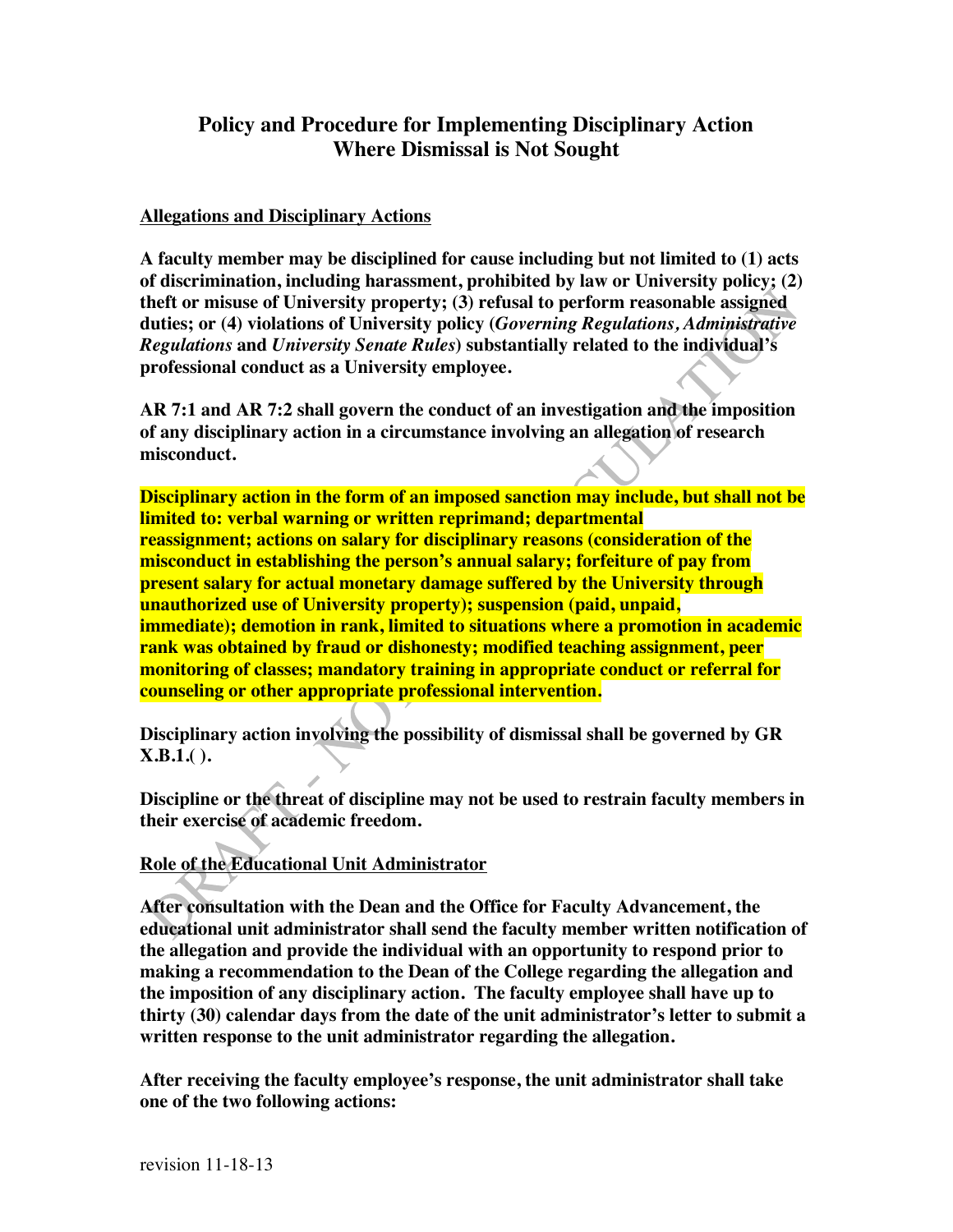- **If the educational unit administrator concludes that the allegation is groundless, the unit administrator shall notify the faculty member in writing that the case has been dismissed and no further action shall be taken.**
- **If the educational unit administrator concludes that the allegation has merit, the unit administrator shall write to the Dean of the College, stating the nature of the allegation and the evidence in support of the allegation, and providing a recommendation on any disciplinary action. The unit administrator shall also forward a copy of all materials submitted by the faculty employee in response to the allegation, along with summaries of any meetings with the faculty employee. A copy of the educational unit administrator's letter and all accompanying materials shall be sent to the faculty employee.**

**If the case is not dismissed, the faculty member may challenge the allegation or the severity of any proposed disciplinary action by filing a written appeal to the Dean of the College within fourteen (14) calendar days from the date of the educational unit administrator's letter.**

## **Appeal to the Dean of College**

**After reviewing the faculty employee's appeal, the Dean shall take one of the two following actions:**

- **If the Dean concludes that the allegation is groundless, the Dean shall notify the faculty member in writing that the case has been dismissed and no further action shall be taken. A copy of the Dean's letter shall be sent to the educational unit administrator.**
- **If the Dean concludes that the allegation has merit, the unit administrator shall write to the faculty employee, indicating the imposition of any disciplinary action. A copy of the Dean's letter shall be sent to the educational unit administrator.**

**If the case is not dismissed, the faculty member may appeal the Dean's decision to the Provost within fourteen (14) calendar days from the date of the Dean's letter.**

## **Appeal to the Provost**

**The Provost shall seek the advice of the Senate Advisory Committee on Privilege and Tenure (SACPT). The Provost shall send to the SCAPT membership a copy of all materials submitted by all individuals party to the case. The SACPT shall conduct its investigation in accordance with the policies and procedures stipulated in the University Senate Rules (Section 7.0). [USR 7.0 will need to be revised]**